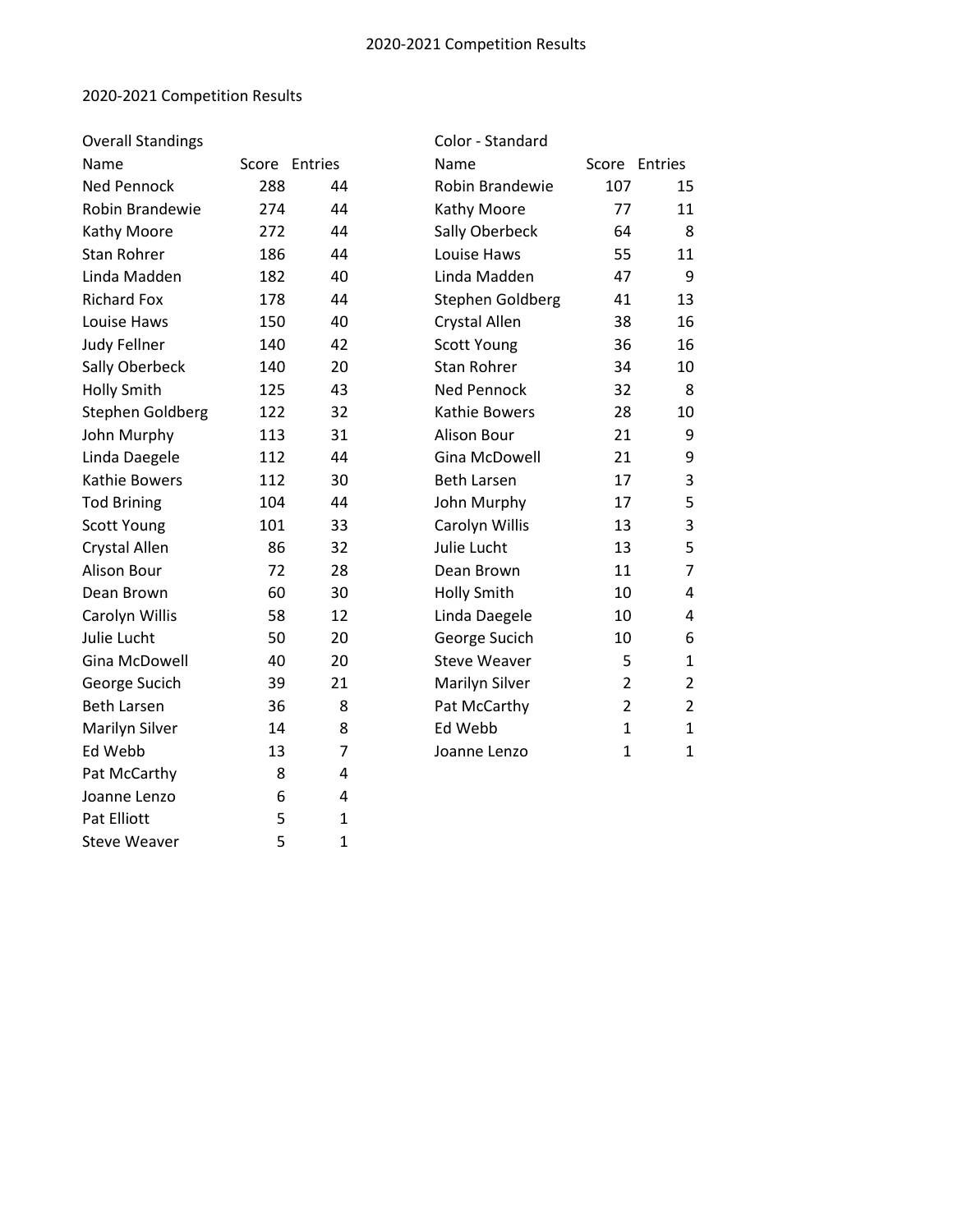## 2020-2021 Competition Results

| Theme - Standard     |              |                |                     | Theme - Unlimited Editing |                |  |  |
|----------------------|--------------|----------------|---------------------|---------------------------|----------------|--|--|
| Name                 |              | Score Entries  | Name                |                           | Score Entries  |  |  |
| Linda Daegele        | 58           | 16             | <b>Ned Pennock</b>  | 117                       | 15             |  |  |
| Scott Young          | 53           | 13             | <b>Richard Fox</b>  | 84                        | 20             |  |  |
| <b>Holly Smith</b>   | 51           | 17             | <b>Judy Fellner</b> | 52                        | 14             |  |  |
| <b>Crystal Allen</b> | 48           | 16             | <b>Holly Smith</b>  | 50                        | 18             |  |  |
| <b>Stan Rohrer</b>   | 47           | 9              | <b>Stan Rohrer</b>  | 49                        | 9              |  |  |
| Kathy Moore          | 43           | $\overline{7}$ | Linda Madden        | 44                        | 10             |  |  |
| Linda Madden         | 42           | 10             | Linda Daegele       | 36                        | 20             |  |  |
| Stephen Goldberg     | 40           | 8              | Kathy Moore         | 28                        | 4              |  |  |
| <b>Ned Pennock</b>   | 39           | $\overline{7}$ | Dean Brown          | 23                        | $\overline{7}$ |  |  |
| John Murphy          | 38           | 12             | John Murphy         | 20                        | 6              |  |  |
| Sally Oberbeck       | 35           | 5              | Carolyn Willis      | 13                        | 3              |  |  |
| Robin Brandewie      | 25           | 3              | <b>Tod Brining</b>  | 10                        | 6              |  |  |
| <b>Richard Fox</b>   | 22           | 6              | Alison Bour         | 9                         | 3              |  |  |
| Julie Lucht          | 22           | 8              | George Sucich       | 8                         | $\overline{2}$ |  |  |
| Louise Haws          | 17           | 5              | Kathie Bowers       | 8                         | 2              |  |  |
| Kathie Bowers        | 16           | 4              | Julie Lucht         | 8                         | 4              |  |  |
| Carolyn Willis       | 15           | 3              | Robin Brandewie     | 7                         | $\mathbf{1}$   |  |  |
| Alison Bour          | 10           | 4              | <b>Beth Larsen</b>  | 6                         | $\overline{2}$ |  |  |
| Dean Brown           | 9            | 3              | Louise Haws         | 6                         | $\overline{2}$ |  |  |
| Ed Webb              | 6            | $\overline{2}$ | Gina McDowell       | 5                         | $\mathbf{1}$   |  |  |
| Marilyn Silver       | 6            | $\overline{2}$ | <b>Scott Young</b>  | 4                         | $\overline{2}$ |  |  |
| Pat McCarthy         | 6            | $\overline{2}$ | Marilyn Silver      | 3                         | 1              |  |  |
| Pat Elliott          | 5            | $\mathbf{1}$   | Sally Oberbeck      | 3                         | $\mathbf{1}$   |  |  |
| George Sucich        | $\mathbf{1}$ | $\mathbf{1}$   | Ed Webb             | $\overline{2}$            | $\overline{2}$ |  |  |
| Joanne Lenzo         | 1            | $\mathbf{1}$   | Stephen Goldberg    | $\overline{2}$            | $\overline{2}$ |  |  |
| <b>Judy Fellner</b>  | 1            | 1              |                     |                           |                |  |  |